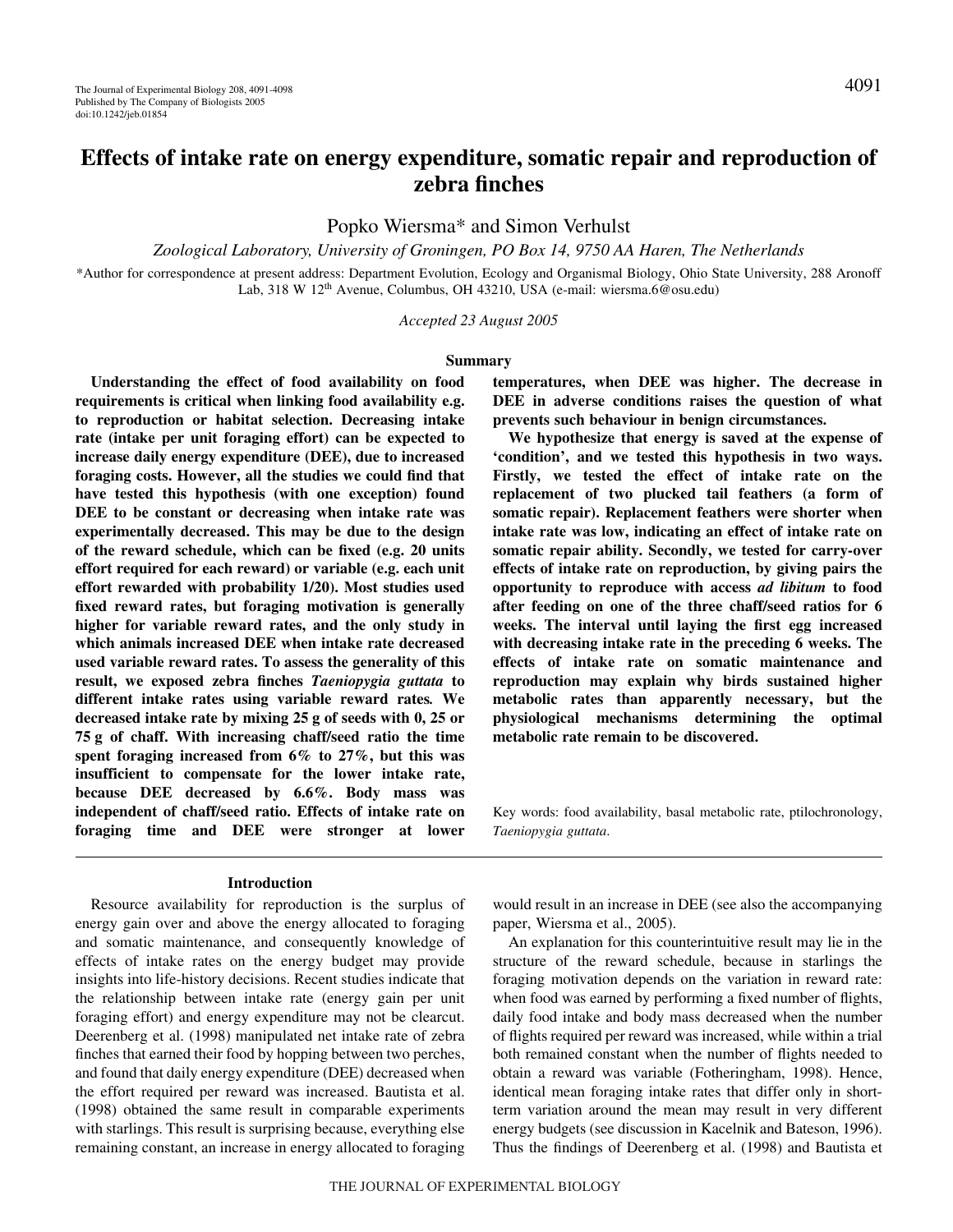# 4092 P. Wiersma and S. Verhulst

al. (1998) that DEE decreased with decreasing intake rates may be explained by the use of fixed reward rates in these studies. Indeed, Wiersma et al. (2005) offered starlings variable reward rates and showed an increase in DEE when foraging costs were increased beyond those used by Fotheringham (1998). In this paper we test whether zebra finches (like the starlings) increase DEE with decreasing intake rate when foraging reward rate is variable. We further explore the consequences of intake rate for reproduction and an aspect of somatic repair.

Following Lemon (1991), we created lower intake rates by mixing seeds with increasing amounts of chaff. In this foraging environment the reward rate is variable, and we therefore predicted that DEE would increase with increasing chaff/seed ratio. Lemon (1991) previously showed that fitness was lower when more chaff was mixed through the seeds (see also Spencer et al., 2003), and he constructed an energy budget to explain this result. Although intake rate was strongly affected by the treatment, Lemon (1993) did not find differences in DEE between the experimental groups. However, he constructed energy budgets indirectly, using a summation of separately measured existence metabolism values of fasting birds and foraging costs, and if nocturnal savings occurred (as in Deerenberg et al., 1998) these may have concealed differences in diurnal energy expenditure. Therefore, we used respirometry to measure effects of food intake rates on energy expenditure separately for the diurnal and nocturnal phase.

The conditional occurrence of energetic compensation begs the question what the costs are to a reduction in metabolic rate below levels found under benign conditions. Possibly, energy is saved by reallocation to foraging from maintenance and repair processes (e.g. oxidative protection, Wiersma et al., 2004; or immune function, Verhulst et al., 2005). As an indicator of resource allocation to somatic repair, we tested whether induced feather growth was affected by foraging costs. This method has previously been shown to reveal nutritional stress and effects of parental effort (e.g. Grubb, Jr et al., 1991; White et al., 1991; Nilsson et al., 1993; Jenkins et al., 2001). Additionally, we tested for carry-over effects of manipulated foraging costs on reproductive output by giving birds the opportunity to breed after being exposed for 6 weeks to different levels of intake rate. Lemon (1991) previously showed that reproductive success, in particular the laying interval between successive clutches, depends on intake rate, but his birds were permanently exposed to the different treatments. His finding may therefore be the combined result of instantaneous effects of the daily energy surplus and longer term effects on parental condition that affect reproduction, and we tested the latter hypothesis. Lastly, to evaluate the generality of our findings regarding effects of intake rate on DEE, we provide an overview of studies that manipulated intake rate and measured the consequences for foraging effort, daily energy expenditure and basal metabolic rate.

# **Materials and methods**

We applied three different treatments, mixing 25 g seeds

with 0, 25 or 75  $g$  of chaff, respectively. A new batch of the chaff/seed mixture was provided every other day and drinking water was available continuously. Zebra finches *Taeniopygia guttata* Vieillot were housed in single-sex pairs in cages measuring 40 cm×80 cm×40 cm (height×width×depth). Ambient temperature was between 22 and 24°C and lights were on for 10 h per day.

# *Experiment 1: Feeding time and energetics*

Twelve single-sex pairs of wild-type zebra finches (6 pairs of each sex) were all subjected to the three different chaff/seed ratios. After 1 week of acclimatization on a particular chaff/seed ratio we measured energy expenditure for 22–23 h in an open-flow respirometer, and this was repeated at three different temperatures (12, 22 and 32°C) at 3-day intervals. During these measurements the pair had access to food in the same chaff/seed ratio as in the preceding week. According to Calder (1964),  $32^{\circ}$ C is within the thermoneutral zone;  $22^{\circ}$ C resembles the temperature in the holding room; measurements at 12°C served to test whether nocturnal saving depended on overall energetic demands. After measuring metabolic rate at the three ambient temperatures the chaff/seed ratio for that pair was changed, and the procedure was repeated. We arranged the order of chaff/seed ratios and measurement temperatures in such a way that treatments and measurement order were not correlated.

The metabolic measurements were done on the two birds of a pair simultaneously, for several reasons: (i) to increase oxygen consumption rates, and hence measurement precision, (ii) to reduce the variance between measurements, because some averaging is taking place, which increases the statistical power, and (iii) because the zebra finch is a gregarious species, it may be more at ease when housed with a conspecific. Although individual variation becomes less clear with this approach, we considered it preferable because of the advantages mentioned. Significant repeatability of resting metabolic rate (RMR) has previously been demonstrated for the zebra finch (Vézina and Williams, 2005). In the metabolic chamber the two birds were separated by a transparent partition, so they could see and hear each other but not interact physically. Measurements of oxygen consumption (using a paramagnetic Servomex Xentra 4100 analyzer, Crowborough, UK), carbon dioxide production (Servomex 1440) and air flow rate (Brooks 5850S mass-flow controllers, Rijswijk, The Netherlands) were stored every sixth minute. Mass-flow controllers had been calibrated using a bubble flow meter (Levy, 1964). The respirometer system was calibrated before each measurement using two 3-digit precision gas mixtures (N<sub>2</sub>) with 20.0% O<sub>2</sub>/0.0% CO<sub>2</sub> or 21.0% O<sub>2</sub>/1.0% CO<sub>2</sub>). Dry air was pumped through the 24 l, Plexiglas respirometer boxes at a rate of  $36 \, \text{1 h}^{-1}$ . The air was dried over a molecular sieve  $(3\text{Å}, )$ Merck, Darmstadt, Germany). The metabolic rate (MR) was calculated from the oxygen consumption rate using the RQdependent conversion factor as given by Brody (1945). All MR measurements were divided by 2 to obtain values per bird. Before and after the measurement we measured body mass to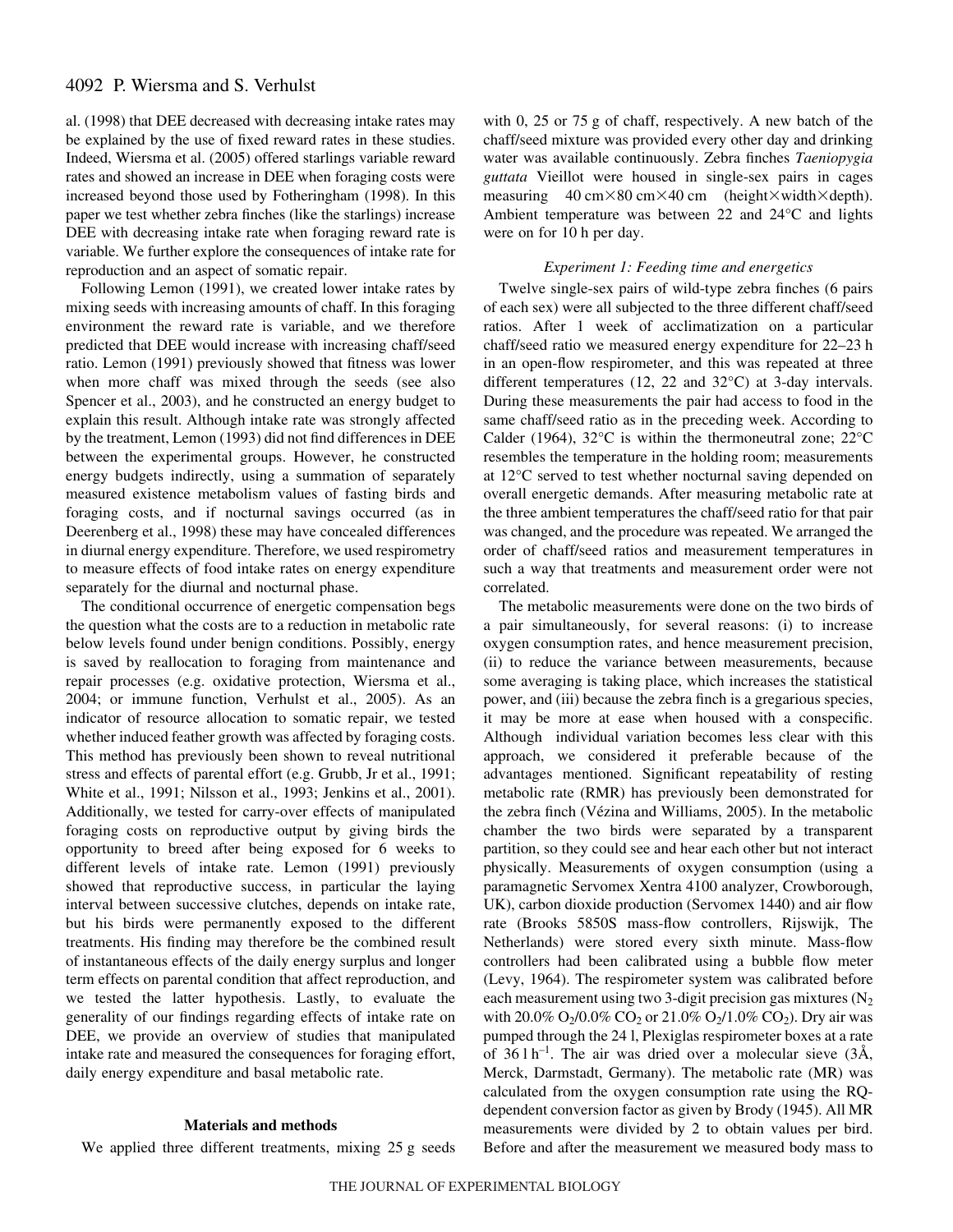the nearest  $0.1$  g. BMR was defined as the minimum metabolic rate at thermoneutral temperatures measured during the resting phase of post-absorptive birds. Since measurements did not cover the whole daylight period  $(2-3h)$  were missing in the middle of the day due to time needed to exchange birds and for the respirometer system to stabilise), we used the average of the end and start of the measurement as an estimate for the missing period to estimate energy expenditure over the whole daylight period.

From a subset of respirometry sessions (*N*=45) we made 1.5 h video recordings of the feeding behaviour of single birds, starting at the onset of the light period  $(9:00 h)$ . Due to the position of the camera we could not observe the whole metabolic chamber, and when analyzing the video recordings we only scored the time spent foraging. Activity (presence/absence of movement) was recorded continuously with passive infrared sensors (PIRs) in the metabolic chambers. The PIRs did not distinguish between the two individuals. PIRs sampled movement approximately every second, and 'activity' was defined as the proportion of samples with movement. Individual sensors differed in sampling rate, and therefore we corrected for the maximum output of all measurements made by individual PIRs. Pairs were always measured in the same chamber.

## *Experiment 2: Feather growth and reproduction*

Following the metabolic measurements we formed 24 female–male pairs, which were each maintained on one of the three chaff/seed ratios for 6 weeks (8 pairs for each seed/chaff ratio). We measured the amount of food consumed by weighing the seeds remaining in the food tray 48 h after presenting the food. This was repeated twice more at weekly intervals. We removed the left and right outer tail feathers of 12 pairs at the start of the 6 weeks. Length of the new feathers was measured using a ruler 12 days after feather removal by an observer who was 'blind' with respect to the treatment, and subsequently at 4–8 day intervals. We took the maximum recorded new feather length as an estimate of the length of the newly formed feather. 6 weeks after feather removal the new feathers had ceased to grow and the newly formed feathers were removed and measured.

After 6 weeks all 24 pairs were given a diet with seeds only (i.e. no chaff) and a nest box and nesting material to measure carry-over effects of the chaff/seed ratio on subsequent reproductive output. We recorded day of laying the first egg, clutch size, egg mass, brood size and fledgling number. The first 3 days after the diet switch we measured seed consumption by reweighing the offered seeds at 24 h intervals.

#### *Statistical analyses*

We used Generalized Linear Models (GLM), or, when repeated measurements were collected on the pairs, Generalized Linear Mixed Models (GLMM) with a pair identifier (i.e. cage number) on the first level. Because video observations were done on the individual birds of the pairs inside the respirometer box, models including observational

# *Metabolic adjustments to foraging costs* 4093

data used average individual MRs (i.e. two birds of a pair obtained same MR value). On the subset of respirometer measurements we collected 74 observational data points for 24 individuals. Models excluding observational data used one MR and body mass data point per pair (i.e. 106 cases; 12 pairs  $\times$ 3 treatments  $\times$  3 temperatures, minus 2 data points due to technical failure respirometer). Statistically significant variables (including two-way interactions) were selected using stepwise backward deletion of non-significant variables. Chaff/seed ratio was entered as a covariate, with values 0, 1 or 3. To test for nonlinearity we entered chaff/seed-squared and temperature-squared in the models, but these never yielded significant results. All tests were two-tailed, except for the tests of treatment effect in experiment 2 on feather growth and laying interval ( $P$ -values denoted by  $P_1$ ), because previous food manipulations had all yielded either no effect, or reduced feather growth (e.g. Grubb, Jr et al., 1991; White et al., 1991; Nilsson et al., 1993; Jenkins et al., 2001) and/or increased laying intervals (Lemon, 1991; Deerenberg and Overkamp, 1999).

# **Results**

# *Experiment 1*

## *Feeding time and energetics*

Time spent foraging increased with increasing chaff/seed ratio, in particular at low temperatures (Fig. 1; see figure legend for statistical details). Up to 50% of time was spent foraging when both temperature and food availability were low, while only 5% of time was spent foraging when both temperature and food availability were high. Although foraging time always increased with increasing chaff/seed ratio, total activity decreased with increasing chaff/seed ratio in all comparisons except when chaff/seed ratio increased from 1 to 3 at 12°C (Fig. 1B). This indicates a strong decrease in activity during the time that birds were not foraging.

DEE decreased with increasing chaff/seed ratio and was higher at lower temperatures (Fig. 2). The effect of chaff/seed ratio on DEE was not due to body mass variation, because body mass was independent of chaff/seed ratio (Fig. 1C). Moreover, the treatment effect on DEE remained significant when average mass of the pair was added to the model. The treatment effect on DEE was due to a reduction in both diurnal and nocturnal energy expenditure (Fig. 3). The nocturnal reduction of chaff/seed ratio was stronger at low temperatures, while the diurnal reduction was independent of temperature. As for DEE, the treatment effects were not due to effects on body mass, because they remained significant when body mass was added to the models. For all three analyses (DEE, diurnal and nocturnal metabolic rate) the same results emerged when metabolic rate was expressed per gram.

Nocturnal metabolic rate over the whole night does not necessarily reveal the same patterns as the lowest recorded metabolic rate in a night (i.e. basal or standard metabolic rate), because foraging conditions can have an effect on the nocturnal metabolic profile (Wiersma et al., 2005). Basal metabolic rate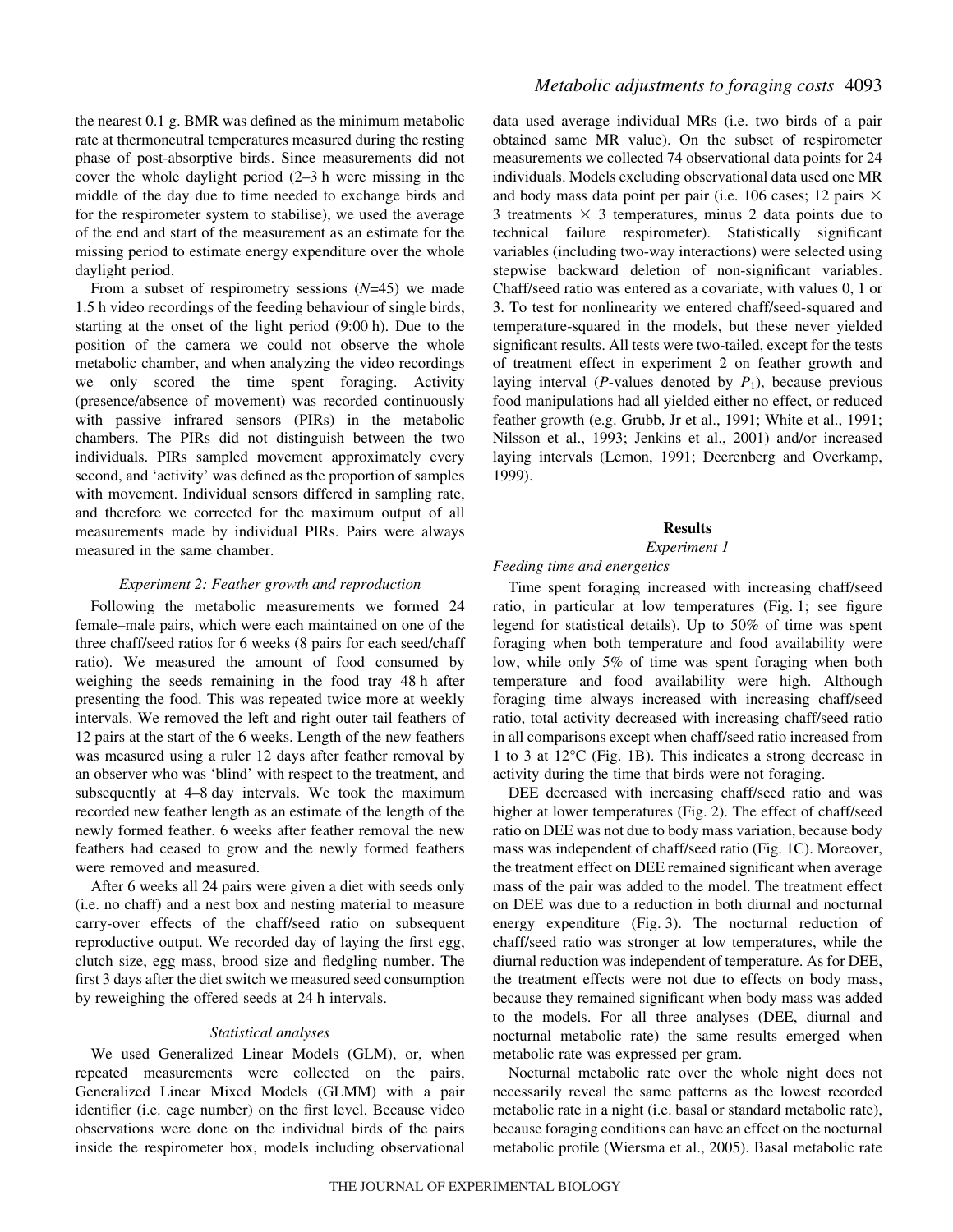

Fig. 1. Foraging time, activity and body mass in relation to chaff/seed ratio. (A) Proportion of time spent foraging between 09:00 h and 10:30 h increased with chaff/seed ratio  $(F_{1,77}=22.0, P<0.001)$ , decreased with body mass  $(F_{1,80}=8.81, P<0.005)$  and with the interaction between temperature and chaff/seed ratio ( $F_{1,71}=16.2$ ,  $P<0.001$ ; temperature:  $F_{1,70}=0.5$ ,  $P=0.5$ ). The plotted data are not corrected for body mass. (B) Time spent on activities (including foraging) during the observation period was related to temperature  $(F_{1,84}=39.2, P<0.001)$  and chaff/seed ratio  $(F_{1,84}=5.29, P=0.024)$ . (C) Body mass was independent of chaff/seed ratio (GLMM:  $F_{1,169}=2.23, P=0.14$ , including individual as random effect).

(BMR; Fig. 4), estimated by the minimum nocturnal values measured at 32°C, was not significantly related to chaff/seed ratio. However, at lower ambient temperatures minimum nocturnal values of MR were negatively correlated with chaff/seed ratio, and there was a significant interaction between temperature and chaff/seed ratio (Fig. 4). The same results emerged when metabolic rate was expressed per gram (Fig. 4;



Fig. 2. Metabolic rate (MR in W) and daily energy expenditure (DEE in kJ) during a 24 h period declined with increasing chaff/seed ratio (*F*1,85=22.7, *P*<0.001) and temperature (*F*1,85=3057, *P*<0.001), and increased with body mass  $(F_{1,93}=9.77, P<0.005)$ . The interaction between chaff/seed ratio and ambient temperature was not significant  $(F_{1,84}=1.41, P=0.24)$ . Also plotted is the metabolizable energy intake as measured by Lemon (1993) in zebra finches on similar chaff/seed regimes. The plotted data are not corrected for body mass.



Fig. 3. Nocturnal and diurnal energy expenditure in relation to chaff/seed ratio and ambient temperature. Nocturnal energy expenditure  $(kJ 14 h^{-1})$  was negatively related to temperature (*F*1,84=1393, *P*<0.001) and chaff/seed ratio (*F*1,84=22.0, *P*<0.001), and positively to their interaction  $(F_{1,84}=5.74, P=0.019)$  and body mass  $(F_{1,93}=11.8, P<0.001)$ . Diurnal energy expenditure (kJ 10 h<sup>-1</sup>) was negatively related to chaff/seed ratio  $(F_{1,85}=15.5, P<0.001)$  and temperature  $(F_{1,85}=2265, P<0.001)$  and positively to body mass  $(F_{1,93}=5.83, P=0.018)$ , and there was no interaction between temperature and chaff/seed ratio  $(F_{1,84}=0.13, P=0.72)$ . The plotted data are not corrected for body mass. Values are means ± S.E.M. (*N*=12).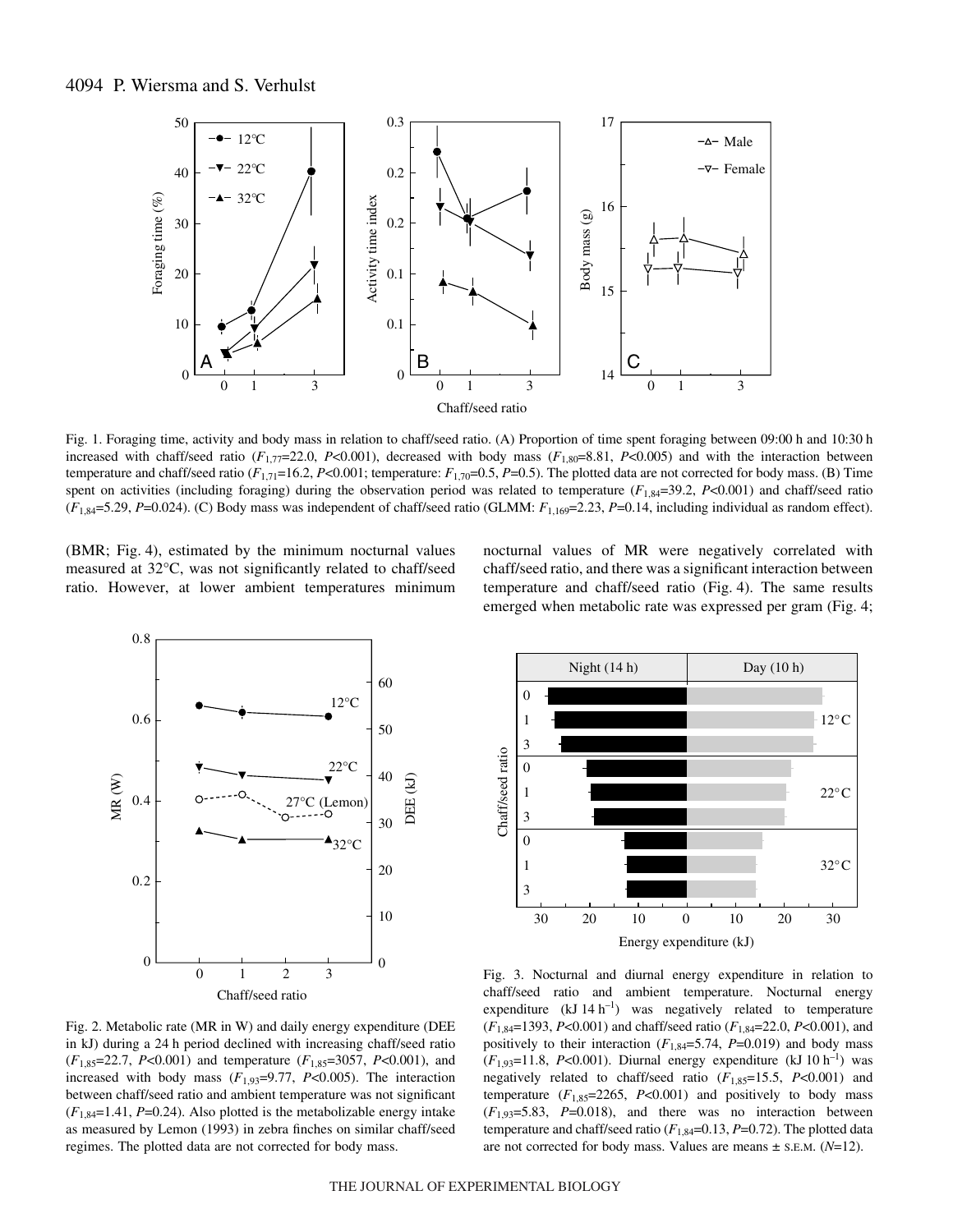

Fig. 4. Minimum values of metabolic rate (MR) measured during the night. (A) Minimum MR was negatively related to chaff/seed ratio ( $F_{1,84}$ =16.1, *P*<0.001) and temperature ( $F_{1,84}$ =1278, *P*<0.001) and positively to their interaction  $(F_{1,84}=5.28, P=0.024)$  and body mass (*F*1,84=8.69, *P*<0.005). BMR (values at 32°C; Calder, 1964) was not related to chaff/seed ratio  $(F_{1,23}=0.26, P=0.62)$ . The plotted data are not corrected for body mass. (B) Minimum values of massspecific metabolic rates. Mass-specific MR was negatively related to chaff/seed ratio  $(F_{1,85}=12.9, P<0.001)$  and temperature (*F*1,85=1253, *P*<0.001) and positively with their interaction  $(F_{1.85} = 4.24, P = 0.043)$ . Mass-specific BMR was not related to chaff/seed ratio (*F*1,23=0.02, *P*=0.89).

note that these ratios are hard to interpret since changes can be due to MR, mass, body composition or combinations of these factors).

#### *Experiment 2*

#### *Feather growth*

In accordance with the results of the respirometry measurements (Fig. 2), food consumption in the home cages decreased significantly with increasing chaff/seed ratio  $(F_{1,22}=19.5, P<0.001$ ; tested using cage as random effect to accommodate repeated measurements). Quantitatively, the effect was even stronger than in the respirometry measurements, with seed consumption (in g bird<sup>-1</sup> day<sup>-1</sup>, mean ± S.E.M.) decreasing from 4.38±0.10 to 3.97±0.10 to 3.51±0.13 for chaff/seed ratio 0, 1 and 3, respectively. Thus seed consumption at the maximum chaff/seed ratio was decreased by 20%, considerably more than the 6.6% reduction observed at room temperature during the respirometry sessions. This may be due to the fact that in the holding cages the chaff/seed mixture was renewed every other day, while the respirometry sessions always started with a fresh mixture. The chaff/seed ratio increased over time because seeds were consumed; after 48 h the chaff/seed ratios had increased from 1 to 2.7 and from



Fig. 5. Length of the new outer two tail feathers for birds maintained on different chaff/seed ratios. For *P* values, see text. Regression equations: female, *y*=37.28–0.57*x* (*N*=12); male, *y*=35.69–0.32*x* (*N*=12).

3 to 6.8 (excluding potential effects of the new chaff produced when consuming seeds).

The length of the newly formed feathers decreased with increasing chaff/seed ratio (Fig. 5;  $F_{1,21} = 3.77$ ,  $P_1 = 0.03$ ; controlling for sex:  $F_{1,21}$ = 4.80, *P*=0.04). The length difference between the extreme chaff/seed ratios was  $1.4 \text{ mm } (-4\%)$ . Controlling for length of the removed feather (which did not differ between treatments) did not change this result. Growth rates, expressed as the number of days until feather length reached 50% and 75% of its final length (calculated by interpolation), was independent of treatment  $(F_{1,22} < 1.14,$ *P*>0.7).

# *Reproduction*

Food intake rates during the 3 days after termination of the food manipulation tended to decrease over the course of those 3 days but, more importantly, food intake increased with the chaff/seed ratio experienced in the preceding 6 weeks, indicating that the birds were in a recuperating condition  $(Fig. 6)$ .

When analyzing the effects of chaff/seed ratio on reproduction we controlled statistically for the feather removal experiment (as a dummy variable), which was done in half of the pairs. Three pairs (one in each group) did not produce any eggs, and were therefore excluded from the analyses. The distribution of the interval between the date that we offered nesting material and the first egg (the laying interval) was skewed to the left, and we ln-transformed the data prior to the analysis to normalize the error-distribution. Laying interval increased with chaff/seed ratio  $(F_{1,18}=3.99, P_{1}=0.03)$ , and further inspection revealed that there was a significant interaction between chaff/seed ratio and feather removal (Fig. 7;  $F_{1,17}$ =5.08, *P*<0.05). Separate analyses confirmed that among the pairs where tail feathers were removed there was a significant effect of chaff/seed ratio on laying interval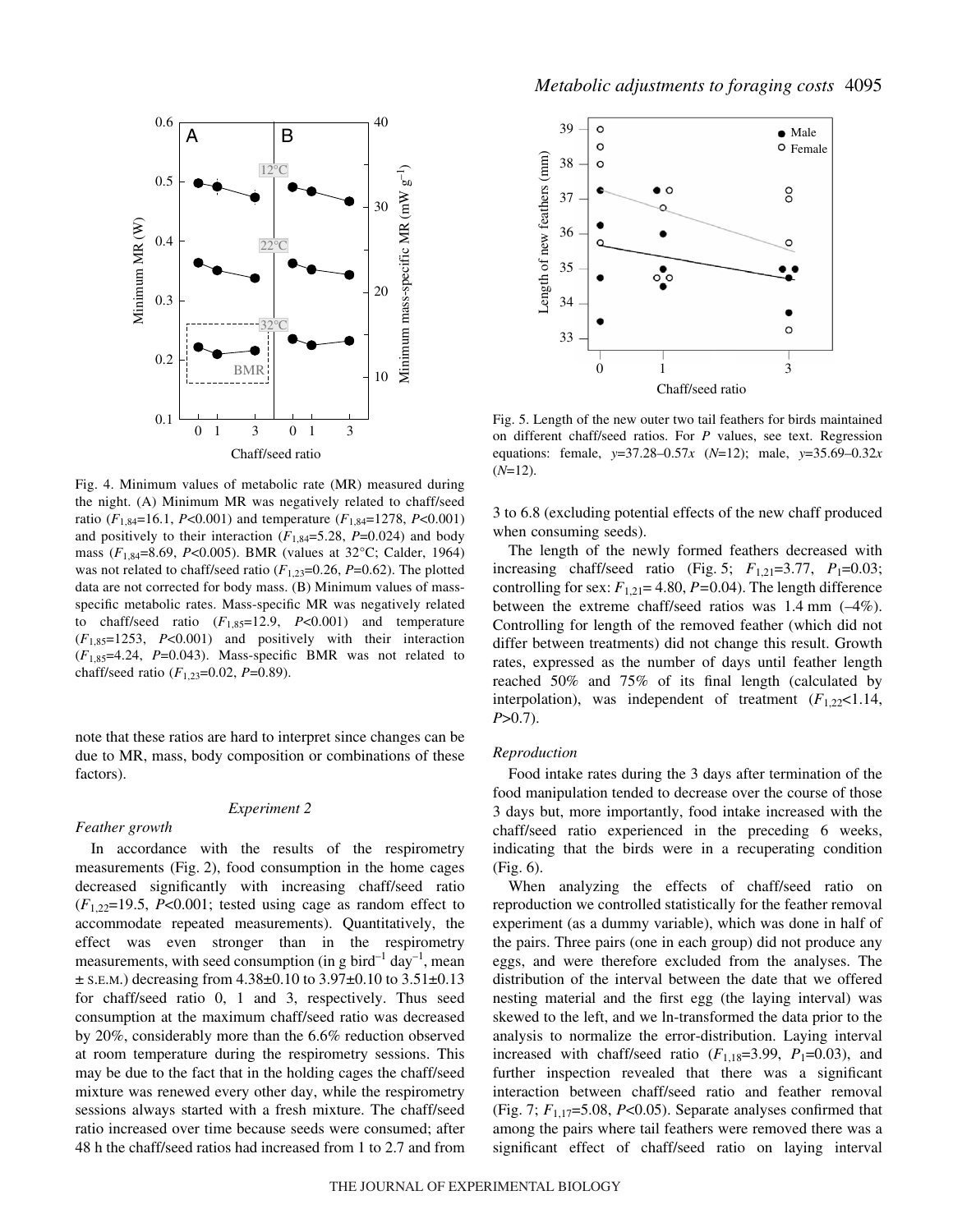

Fig. 6. Food intake (g bird<sup>-1</sup> day<sup>-1</sup>) on days following the termination of the chaff/seed food regimes (i.e. all birds had seeds without chaff), in relation to the chaff/seed ratio experienced in the previous 6 weeks. Data points indicate the average over the 3 days per bird. Repeated measures GLM: chaff/seed ratio,  $F_{2,21}$ =4.15, *P*=0.030; day, *F*2,21=2.74, *P*=0.087. Regression equation: *y*=3.65+0.09*x*.

 $(F_{1,8}=6.48, P_1<0.02)$ , while there was no such effect among birds where tails feathers were not removed  $(F_{1,7}=0.01,$  $P_1=0.5$ ). The difference between the groups is intriguing, because anecdotal information suggests that zebra finches have better reproduction after moulting, and these data suggest that replacement of a few feathers may be sufficient to induce such an effect. Lemon and Barth (1992) previously showed that the interval between two broods increased with increasing chaff/seed ratio, and our results demonstrate that this was at least in part due to carry-over effects of intake rate (and



Fig. 7. Laying interval in relation to chaff/seed ratio in the six weeks preceding the day that nesting material was offered and all birds were given food without chaff. Laying interval was defined as the number of days between the day that nesting material was offered and the day the first egg was laid. Closed and open circles indicate pairs where feather were plucked or not plucked, respectively.

presumably the associated energy allocation) on their condition. Through unknown causes egg production was slightly irregular, and many eggs were infertile; we therefore restricted further analysis of reproduction to the total egg production over the 44 days following the day the birds were given breeding opportunities, at which point the first nestlings were close to fledging. Total egg production over this period was independent of chaff/seed ratio  $(F_{1,18}=0.79, P=0.4)$ , and this did not change when summing egg production over different time intervals (e.g. the first 21 days). Egg mass (mean of all eggs a female produced) was also independent of chaff/seed ratio  $(F_{1,18}=0.59, P=0.5)$ . Although far from significant, it is worth noting that the sign of the regressions for egg production and egg mass were both in the expected direction, i.e. lower for high chaff/seed ratios.

#### **Discussion**

Mixing the seeds with chaff considerably increased the time spent foraging. At the ambient temperature of the holding cages the foraging time increased from about 4% to 22% (Fig. 1:  $22^{\circ}$ C). However, this was not sufficient to compensate the decrease in intake rate because DEE decreased by 6.6% (Fig. 2:  $22^{\circ}$ C). In the holding cages the decrease in food consumption was even larger, with 20% lower food consumption at the highest chaff/seed ratio. Lemon (1993) also manipulated the intake rate of zebra finches by mixing seeds with chaff, and did not detect significant effects of chaff/seed ratio on DEE. However, his data were quantitatively in accordance with our results (Fig. 2), and lack of statistical significance in his study can probably be attributed to insufficient statistical power. The decrease in DEE was due to reductions in energy expenditure during both the diurnal and nocturnal periods (Fig. 3). At night, at  $22^{\circ}$ C, energy expenditure decreased by 7.7% and during the day by 5.6%. These effects were independent of body mass, because mass did not vary significantly with chaff/seed ratio (Fig. 1), and statistical significance of chaff/seed ratio remained when mass was included in the regression models.

The fact that DEE decreased with decreasing intake rate is surprising, because on the basis of simple theoretical considerations (see Introduction), and the results we obtained with starlings (see companion paper, Wiersma et al., 2005), an increase in DEE would be an intuitively more plausible pattern. Moreover, long-term training regimes in mammals generally result in an increase in RMR (Speakman and Selman, 2003), but birds may differ in this respect (Nudds and Bryant, 2001). In starlings, the effect of intake rate on DEE depended on whether a fixed or a variable foraging reward rate was applied; DEE decreased when intake rate was fixed but not when it was variable (Fotheringham, 1998). However, it seems unlikely that zebra finches foraging for seeds mixed with chaff experienced a fixed reward rate. To examine how our results compare to other studies we searched the literature for papers in which effects of manipulations of intake rate on activity and energy expenditure were reported, separating between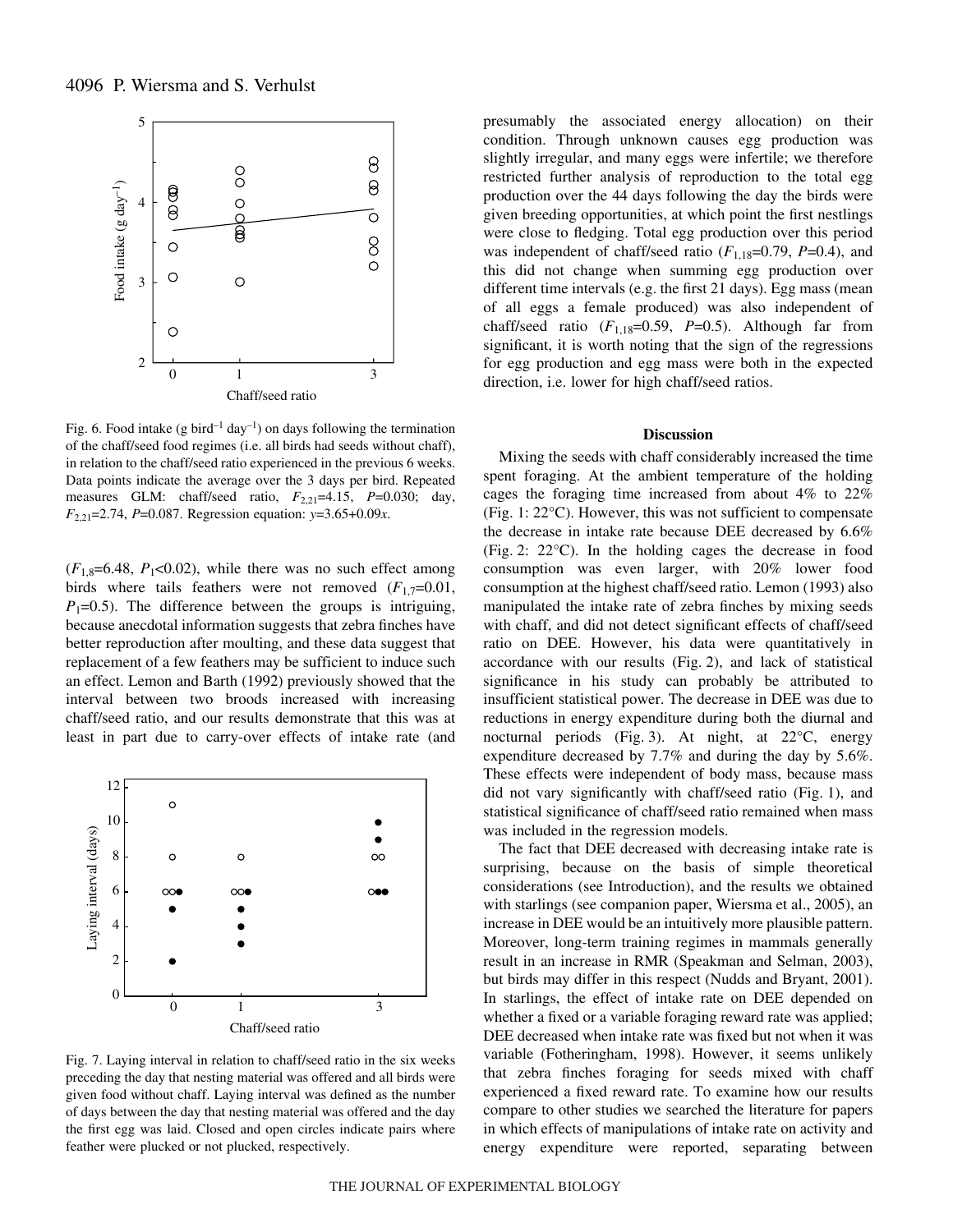|                                                                | Reward<br>rate | Foraging<br>activity | Mass             | Non-foraging<br>activity | <b>BMR</b><br>or RMR | Daily<br>food intake | <b>DEE</b> |  |
|----------------------------------------------------------------|----------------|----------------------|------------------|--------------------------|----------------------|----------------------|------------|--|
| Starling                                                       | Variable       | $+$                  | $\overline{0}$   |                          |                      | $\overline{0}$       |            |  |
| Sturnus vulgaris <sup>1</sup>                                  |                |                      |                  |                          |                      |                      |            |  |
| <b>Starling</b><br>Sturnus vulgaris <sup>2</sup>               | Variable       | $+$                  |                  |                          |                      | $+$                  | $+$        |  |
| Zebra finch                                                    | Variable       | $+$                  | $\theta$         |                          |                      | $0*$                 | $0^*$      |  |
| Taeniopygia guttata <sup>3</sup>                               |                |                      |                  |                          |                      |                      |            |  |
| Zebra finch                                                    | Variable       | $+$                  | $\mathbf{0}$     |                          | $\theta$             |                      |            |  |
| Taeniopygia guttata (this study)                               |                |                      |                  |                          |                      |                      |            |  |
| <b>Starling</b><br>Sturnus vulgaris <sup>1</sup>               | Fixed          | $+$                  |                  |                          |                      |                      |            |  |
| <b>Starling</b><br>Sturnus vulgaris <sup>4</sup>               | Fixed          | $+$                  |                  |                          |                      |                      |            |  |
| Zebra finch<br>Taeniopygia guttata <sup>5</sup>                | Fixed          | $+$                  |                  | $(-)$                    |                      |                      |            |  |
| Steely-vented hummingbird<br>Amazilia saucerottei <sup>6</sup> | Fixed          | $+$                  |                  |                          | $-**$                |                      |            |  |
| Fork-tailed emerald<br>Chlorostilbon canivetii <sup>6</sup>    | Fixed          | $+$                  |                  |                          | —**                  |                      |            |  |
| Domestic pigeon<br>Columba livia <sup>7</sup>                  | Fixed          | $\ddot{}$            |                  |                          | $-***$               |                      |            |  |
| House mouse<br>Mus domesticus <sup>8</sup>                     | Fixed          | $\theta$             | $\boldsymbol{0}$ |                          |                      |                      |            |  |
| Deer mouse<br>Peromyscus maniculatus <sup>8</sup>              | Fixed          | $\theta$             | $\theta$         |                          |                      |                      |            |  |
| Siberian hamster<br>Phodopus sungorus <sup>9</sup>             | Fixed          | $\overline{+}$       |                  |                          |                      |                      |            |  |

Table 1. Summary of results from experiments in which foraging reward rate was manipulated (without altering the *predictability) in a closed economy system* 

The responses to a decrease in foraging reward rate are shown. Reward rates could either be fixed (without variation) or variable (only mean fixed). +, increases; –, decreases; 0, no change; indicators in parentheses refer to trends (*P*<0.1).

\*But note the quantitative agreement with our result of a negative effect in Fig. 2; \*\*perching MR (not directly measured); \*\*\*inferred from body temperature.

<sup>1</sup>Fotheringham (1998), <sup>2</sup>Wiersma et al. (2005), <sup>3</sup>Lemon and Barth (1992), <sup>4</sup>Bautista et al. (1998), <sup>5</sup>Deerenberg et al. (1998), <sup>6</sup>Tiebout (1991), <sup>7</sup>Rashotte and Henderson (1988), <sup>8</sup>Perrigo (1987), <sup>9</sup> Day and Bartness (2001).

experiments using variable and fixed reward rates (Table 1). In all studies foraging activity increased when foraging reward rate was decreased, except for one study of two rodent species where there was no significant change. However, despite the increase in foraging activity observed in most studies, only in our starling study (in which we used variable reward rates) did a decrease in reward rate result in an increase in DEE. In a comparable study of starlings that applied variable reward rates there was no effect of reward rate on food consumption (Fotheringham, 1998), probably because the range of reward rates was substantially smaller. Thus rather than increasing foraging effort to meet energy requirements, animals usually (10/13 studies) responded by consuming less energy. This was achieved firstly by reducing non-foraging activity (see also Wikelski et al., 1999), which was observed in all studies where this was quantified. Secondly, mass decreased in 50% of the studies, which yields a saving on maintenance costs. One way in which this bears out in the data is that BMR (or RMR) decreased in all studies where mass decreased. Note, however,

that the nocturnal energy saving observed in the present study could not be attributed to mass changes, possibly through mild hypothermia which is often observed when birds suffer food shortage (McKechnie and Lovegrove, 2002). Furthermore, independent of food access, exercise training results in lower RMR in zebra finches (Nudds and Bryant, 2001). Overall there does appear to be a difference between studies applying fixed and variable reward rates. DEE (or food consumption) decreased in all studies that used fixed reward rates, and some of these effects were quite strong (e.g. Deerenberg et al., 1998; Bautista et al., 1998), while DEE decreased in only one out of four studies that applied variable reward rates. This one exception is the present study, and why zebra finches responded in this way remains unresolved.

Foraging and food consumption under natural conditions is associated with the risk of being depredated or parasitized, suggesting there are benefits associated with low energy expenditure. An important question emerging is therefore why birds do not always save energy, given that the results listed in